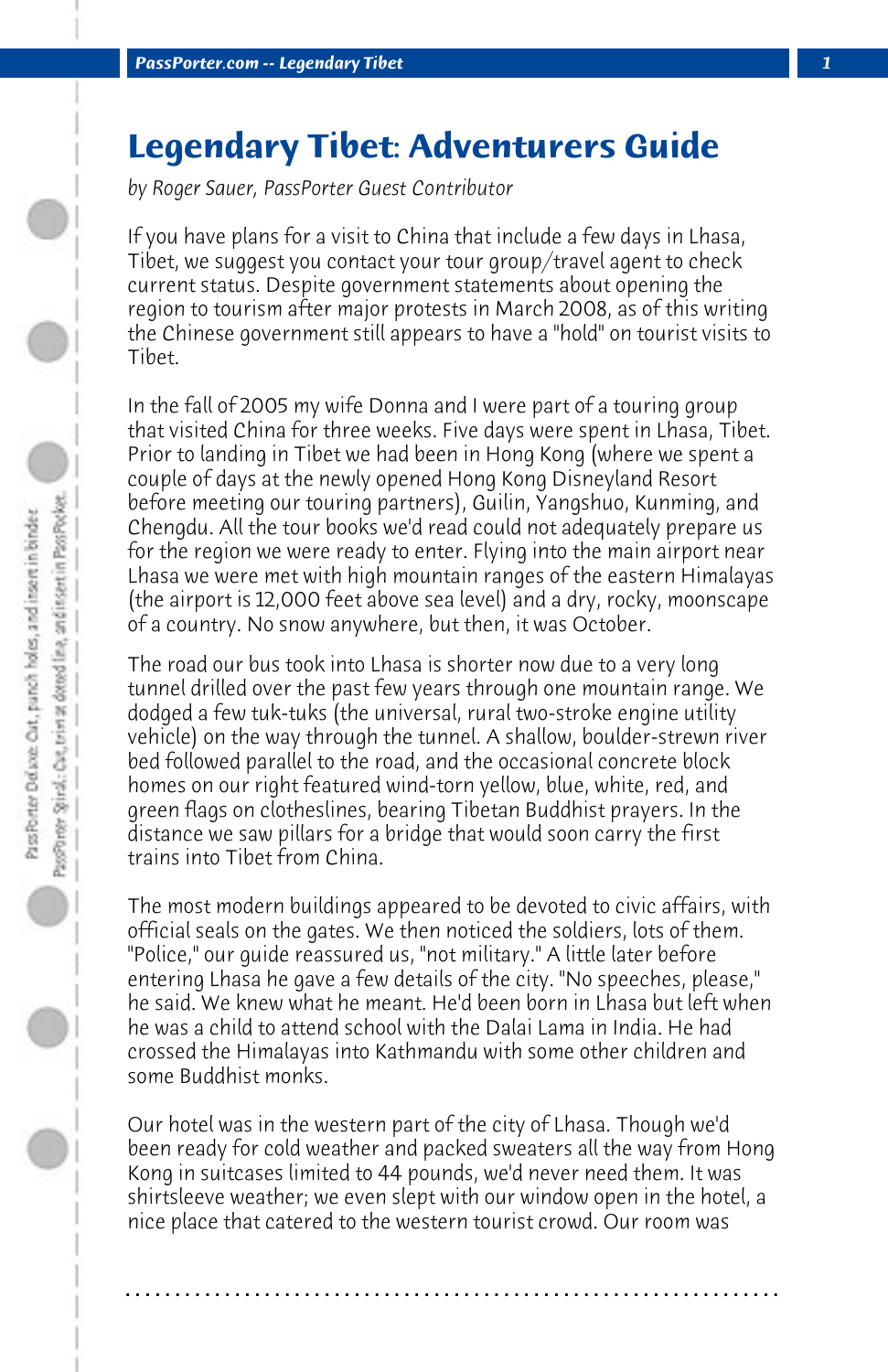large and comfortable by American standards. There was the ubiquitous hot water pot for boiling water for drinking or brushing teeth. Our room did not feature piped-in oxygen, unlike some others. We did not appear to be affected by the altitude, even when we climbed the hill to the Potala Palace the next day. Occasionally, we'd see people lying down clutching oxygen masks. One day we went even higher, near a large lake at about 16,000 feet. That trip was highlighted by having our pictures taken near or with some yaks.

The restaurants where we ate were large and featured family-style dining, very appropriate for tour groups. Typical Chinese dishes were accompanied by local specialties - Tibetan yak, boiled yak tendon (an acquired taste) and steamed vegetables. Beer and tea were served at lunches and dinners. Yak butter tea is a national drink that we found very salty and best left politely on the table. The hotel where we stayed has western-style breakfasts which, after a couple of weeks in-country, we appreciated more and more.

While it is hard to generalize about an entire country based on a few days, Lhasa seems to represent a good cross-section. The appearance of the indigenous Tibetan people is similar to that of other peoples from high altitude countries, such as Peru and Ecuador. Homespun fabrics of striking colors worn over black predominated. Women with long black hair worn straight or in elaborate braids led or carried their children down the street and through markets. In contrast to these native Tibetans were the "police," who became more apparent near the heart of the city. They were not Tibetan, but Chinese from eastern provinces. The Tibetan Special Administrative Region is similar to the Hong Kong Special Administrative Region, in that both regions have been brought into the fold of the Chinese government - Tibet through invasion, Hong Kong through a treaty.

The two major tourist sites in Lhasa are the Potala Palace, home of the Dalai Lama, and the Jokhang Temple, the holiest of Tibetan temples. Tibetan Buddhism reveres the Buddha Shakyamuni, the "merciful Buddha." His figure is evident among the hundreds of statues and carvings in the temples. The Potala Palace rises on a hill in the center of the city, a massive white and red structure made largely of very old mud and straw bricks. Walking up the long pathway on the Palace's west side, we met many pilgrims hiking up the hill. Once at the entrance, we followed our guide (who reiterated, "No speeches, please,") through the myriad rooms and hallways. The Dalai Lama's throne and study, his bedroom, and formal greeting areas were featured. Throughout the Palace Tibetan monks were seen working, studying or meditating. And, there were the "police." A mile or so from the base of the Palace is the Summer Palace, the place from which the Dalai Lama went into exile

**. . . . . . . . . . . . . . . . . . . . . . . . . . . . . . . . . . . . . . . . . . . . . . . . . . . . . . . . . . . . . . . . . .**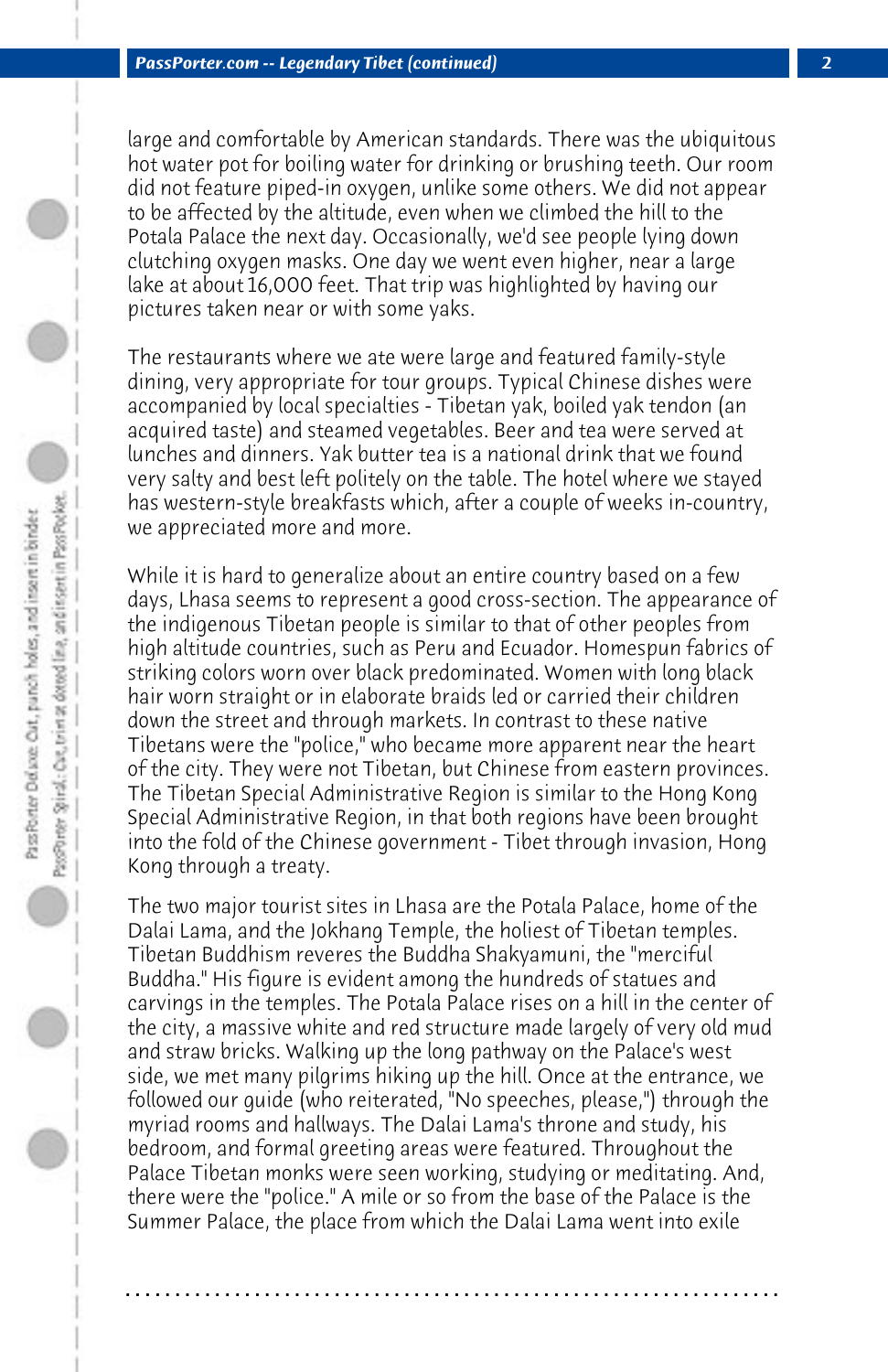after the Chinese invasion over fifty years ago.

Large golden statues were at the top of the temple and the gray and brown hills surrounding the Lhasa plain met the clear blue sky in every direction. Near many of the doorways were "prayer wheels" that pilgrims or curious tourists would spin, sending prayers to heaven. Always spin them counterclockwise!

The Potala Palace faces south overlooking a newer "park" with official Chinese statuary and iconography, like a small Tiananmen Square. Nearer to the town's business district and public market is the Jokhang Temple, the original of which predates the Potala Palace. Here, pilgrims to Lhasa from other countries, eastern China, and rural Tibet come to pray. Many prostrate themselves over and over in front of the temple; others repeat this form of prayer while moving around the perimeter of the structure. The smell inside is rich with the burning of yak butter candles that are continually replenished by the faithful, who bring the rich liquid in any container they can get - cans or old 7-Up bottles.

Outside in the shopping alleys we picked up our prayer wheels and a "singing" bowl. I was told that many Tibetan tourist souvenirs are actually "outsourced" to labor across the Himalayas, in Kathmandu, Nepal. Merchants can be aggressive and haggling is expected. Item quality is always a guessing game. I tried to take a picture of two "policemen." It was made clear to me this was not a good idea.

These faithful who come to worship firmly believe that the Dalai Lama will return to Tibet. This is a fervent religious faith that now has political repercussions. When we visited, we were unsure how this was going to work out in the end. We may see it being resolved now on the nightly news. The Dalai Lama indicates he will not return unless Tibet is free.

The current freeze on tourist travel to Tibet, the presence of the more Chinese military following the major protests earlier this year, and a newly-built train line from more urban areas of China seem likely to change this country in future years, with the possibility that Tibet will undergo a cultural homogenization with the rest of China. We fear that by the time more westerners come to Tibet, things may be different and, regrettably, less Tibetan.

*About The Author: Natives of Oregon, Donna and Roger Sauer are retired from the banking industry and school administration respectively. Since retiring they have traveled to Europe for Paris Disneyland, China, and Tibet, and, most recently, Japan. They have been members of Disney Vacation Club since 1993 and have traveled to Florida once or twice a year since joining.*

**. . . . . . . . . . . . . . . . . . . . . . . . . . . . . . . . . . . . . . . . . . . . . . . . . . . . . . . . . . . . . . . . . .**